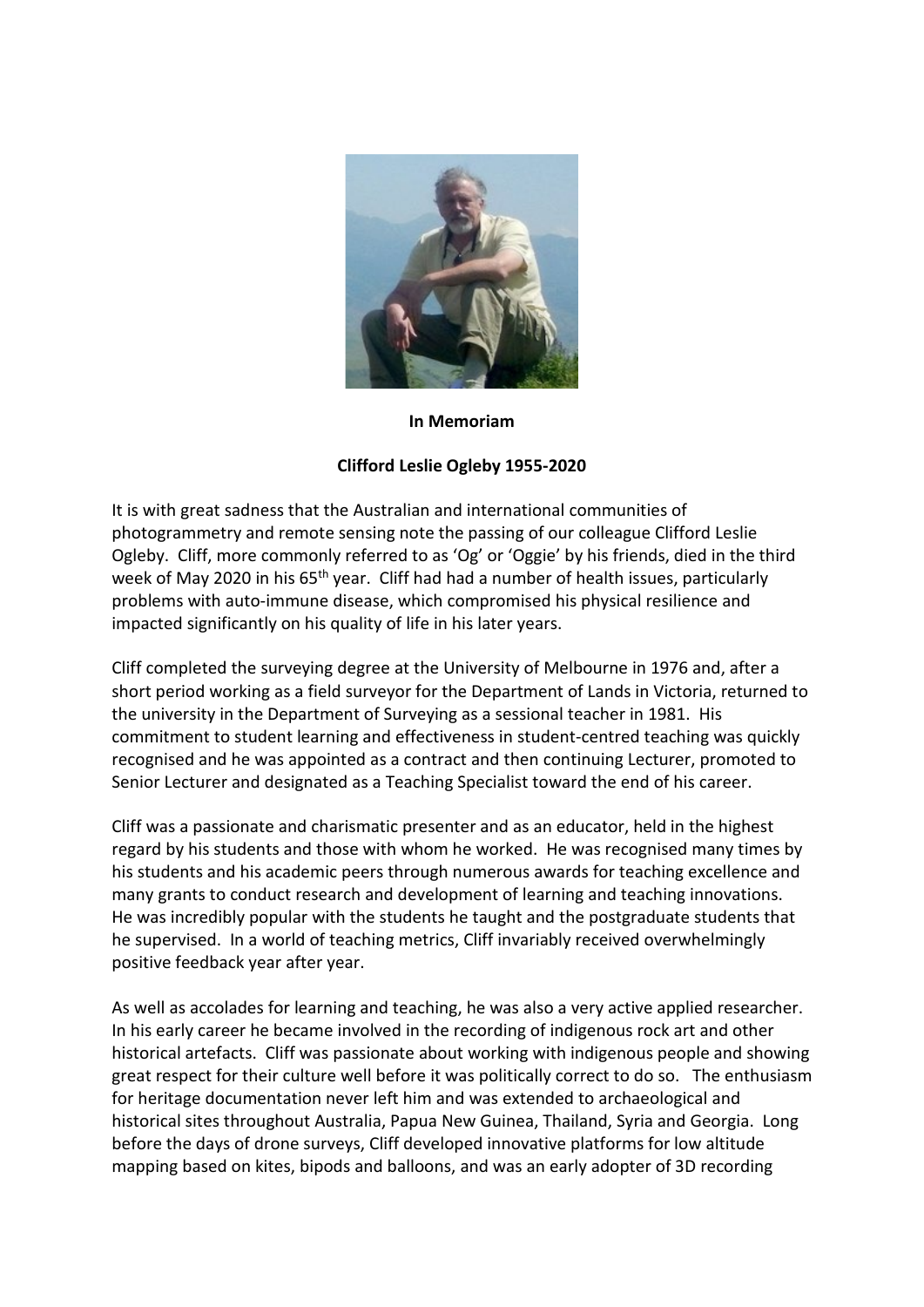devices such as image correlators and laser scanners. He also pioneered the use of 3D digital exhibits in museums and libraries, with themes ranging from walking with dinosaurs to ancient Olympia and Ned Kelly's suit of armour. Cliff will be remembered as a person of enormous energy and no project involving photogrammetric measurement was too small or too large for him to take on.

His engagement with industry and contributions to the profession were also exemplary. He was involved in organisations such as the International Society for Photogrammetry and Remote Sensing (ISPRS), Comité International de la Photogrammétrie Architecturale (CIPA), Remote Sensing and Photogrammetry Association of Australia (RSPAA) and the (now) Surveying and Spatial Science Institute in Australasia for several decades. Cliff was involved in many working groups as both an active member and an office bearer, and was always an enthusiastic contributor to conferences, seminars and workshops. He was the first Australian to become a member of CIPA, and his usual passionate engagement lead to him becoming Secretary-General, Vice President and then President during 2006-2010.

However, perhaps his most visible role in the profession was as the Director of the highly successful 22<sup>nd</sup> ISPRS Congress held in Melbourne in 2012. There is no doubt that his unconditional commitment to bidding for the congress and his leadership of the congress management made a massive contribution to the technical, social and financial success of the congress.

Being selected as the host of the Congress is a very long process and requires a huge commitment, not to mention a lot of promotion at other events, across a dozen years. Cliff was one of a small group of congress organisers who travelled to many conferences and meetings. Cliff always flew with two suitcases, one for his personal belongings and one with a kangaroo suit. It seemed like a great idea to promote Australia as the congress venue, and Cliff revelled in wandering around the registration desks or the exhibit halls in the suit, greeting everyone and having his photo taken with conference delegates. On at least a couple of occasions on arrival at an event, only one suitcase turned up at the airport. You can guess which one. And of course on a warm summer afternoon in Europe or Asia he would sweat profusely inside the suit, wearing the only clothes he had.